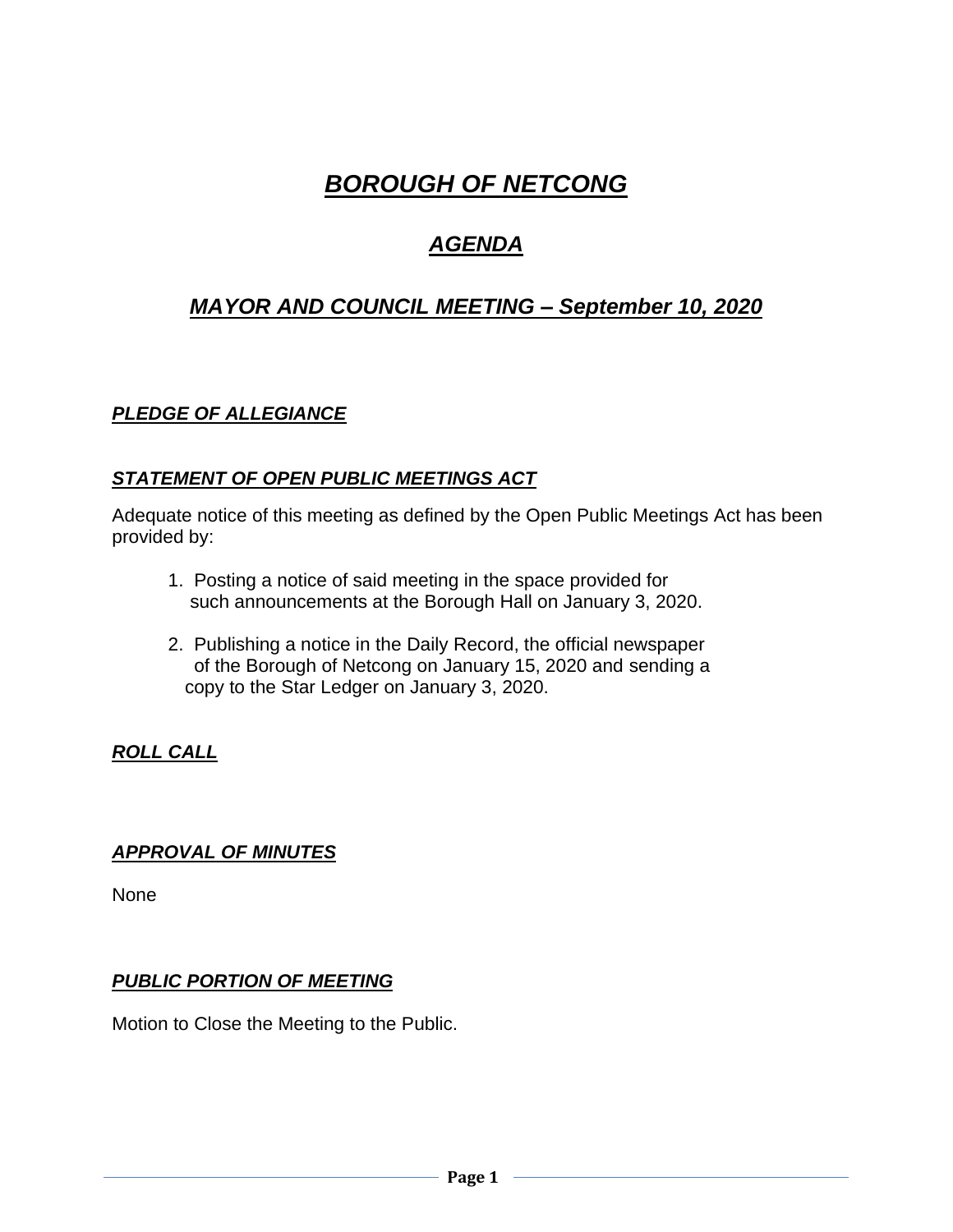#### *ORDINANCE ADOPTIONS*

**1. Ordinance Adoptions** - Ordinance 2020-17 - An Ordinance, Amending Chapter 226 of The Revised General Ordinances of The Borough of Netcong Entitled "Property, Abandoned" Which Shall Be Re-Entitled, "Registration of Foreclosing Mortgaged Property and Vacant Property"

 Motion to Read Ordinance 2020-17 by Title Only on Second Reading and a Hearing Held Thereon

Motion to Close Public Hearing.

Motion to Adopt Ordinance 2020-17

**2. Ordinance Adoptions –** Ordinance 2020-18 **-** An Ordinance Granting Municipal Consent for The Operation of a Cable Television System Within The Borough Of Netcong, New Jersey To CSC TKR, LLC D/B/A Cablevision Of Morris

 Motion to Read Ordinance 2020-18 by Title Only on Second Reading and a Hearing Held Thereon

Motion to Close Public Hearing.

Motion to Adopt Ordinance 2020-18

## *CORRESPONDENCE*

None

## *BOROUGH ADMINISTRATOR REPORT*

#### *COMMITTEE REPORTS*

| Finance & Insurance:                            | E. Still     | J. Sylvester |
|-------------------------------------------------|--------------|--------------|
| Economic Development:                           | R. Hathaway  | E. Still     |
| <b>Public Safety:</b><br>(Police, Fire, Rescue) | J. Sylvester | E. Koster    |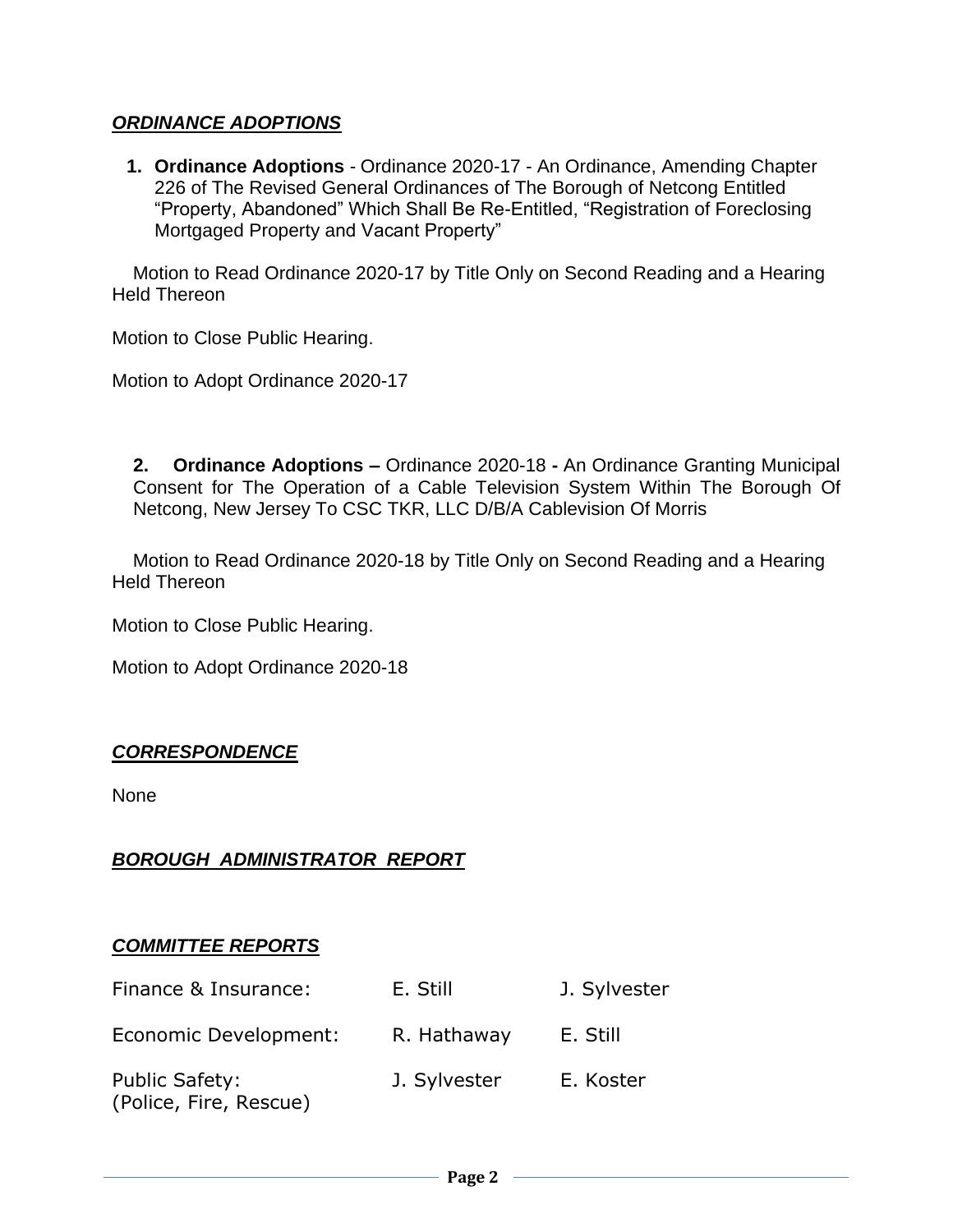| Dept. of Public<br>Works & Utilities: | E. Koster  | R. Hathaway |
|---------------------------------------|------------|-------------|
| Recreation:                           | J. Albensi | T. Laureys  |
| <b>Public Services:</b>               | T. Laureys | J. Albensi  |

(Human Services Recycling & Solid Waste Disposal

## *OLD BUSINESS*

None

## *NEW BUSINESS*

None

## *PRIVILEGE OF THE FLOOR TO THE COUNCIL*

## *MAYOR'S COMMENTS*

#### *RESOLUTIONS*

**1. Resolution No. 2020-89-** A Resolution of The Borough Council of The Borough of Netcong Authorizing A Contract with Planet Networks, Inc. For Joint Use of Telephone Poles in The Public Right-Of-Way

**2. Resolution 2020- 91**-Resolution for Renewal of Membership in The Morris County Municipal Joint Insurance Fund

**3. Resolution 2020- 92-** A Resolution Confirming the Costs for Abatement of Property Maintenance Code Violations by The Borough of Netcong

**4. Resolution 2020- 93-** A Resolution Requesting BPU Mandate JCP&L Invest Substantially in Electricity Infrastructure in and Surrounding Morris County